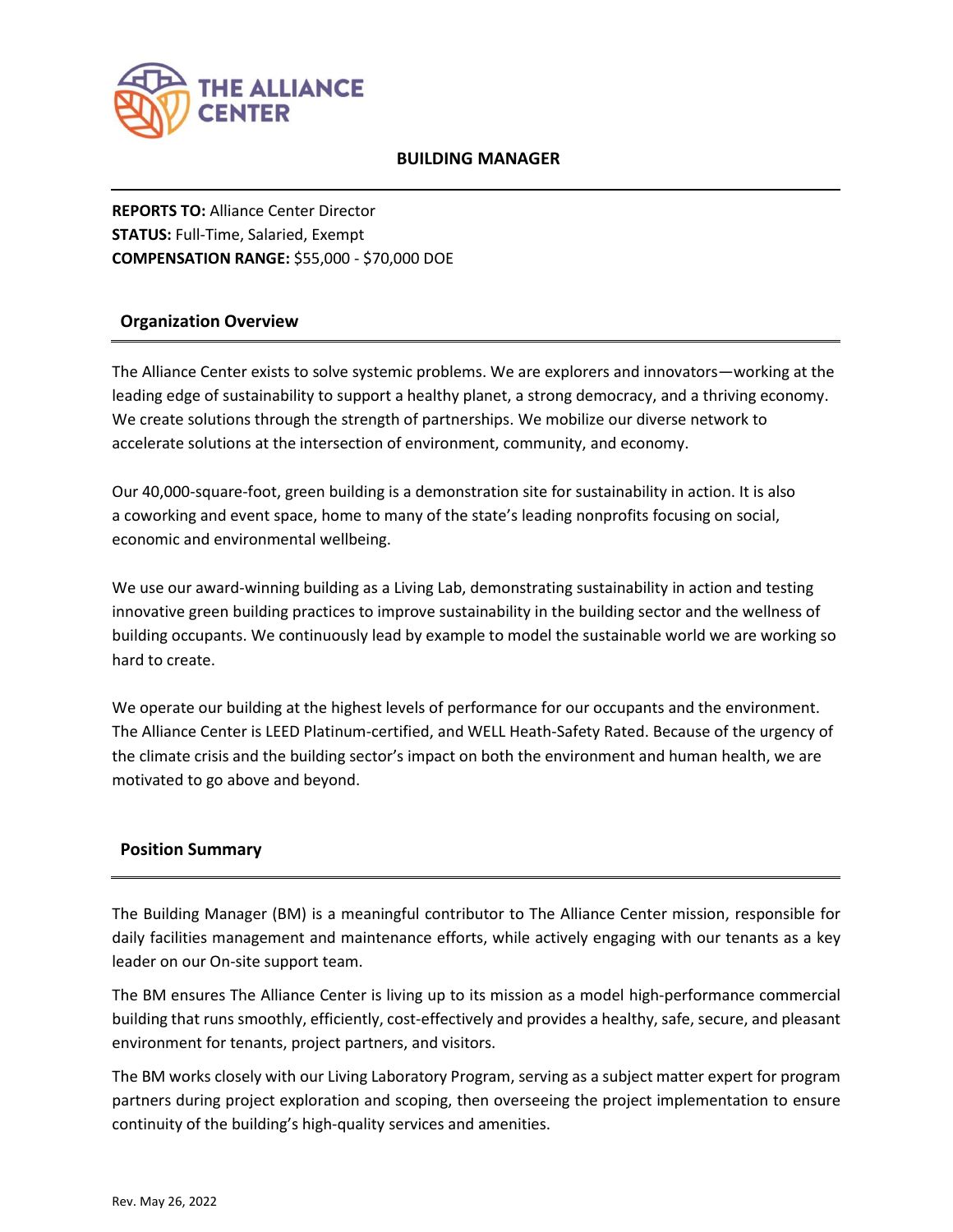#### **RESPONSIBILITES and ACTIVITIES**

- Monitors and ensures core facility systems and technology are working and reliable. Includes Internet & AV infrastructure, HVAC, building access, parking, utilities.
- Promptly addresses tenant facility and maintenance needs and elevates issues when necessary.
- Ensures the building is compliant with all appropriate codes by maintaining testing and inspection schedules.
- Manages property management company and other vendors to ensure prompt preventative maintenance.
- Manages building improvement projects and Living Laboratory project implementation.
- Manages annual budgets for facilities operations and capital projects.
- Oversees third party industry certifications, including all reporting and application requirements. Stays current on industry trends and future rating programs.
- Maintains LEED Platinum performance levels, monitors building resources usage, and works with vendors and tenants to minimize carbon footprint.

## **REQUIRED COMPETENCIES**

- Experience in commercial facilities management and maintenance; sustainability work with buildings is preferred, or any equivalent combination of experience, lived experience, and/or special skills.
- Mechanical skills and knowledge of plumbing, HVAC, internet, and other building systems
- Proficiency with repair tools and knowledge of basic construction terms and projects.
- Project management: Proven ability to manage project personnel and contractors to achieve objectives and deliver projects on time and on budget.
- Familiarity with building rating systems and concepts. LEED AP or similar recognition preferred.
- Ability to function autonomously and effectively in a fast-paced, dynamic environment.
- Excellent organizational, communication, and time management skills with proven ability to manage multiple priorities and deadlines.
- Strong computer literacy and functional ability.

## **PREFERRED COMPETENCIES**

- Inquisitive mind and quick learner, curious about how things operate.
- Ability to work independently while keeping supervisor informed of status, obstacles, and issues.
- Computer networking familiarity, including AV infrastructure, internet, and shared VOIP service.
- Proficiency with MS Office, and Google Workspace. Familiarity with Box.com and Salesforce.com
- Experience applying an equitable analysis to all duties to achieve organizational goals and demonstrate The Alliance Center's commitment to diversity, inclusion, equity, and anti-racism preferred.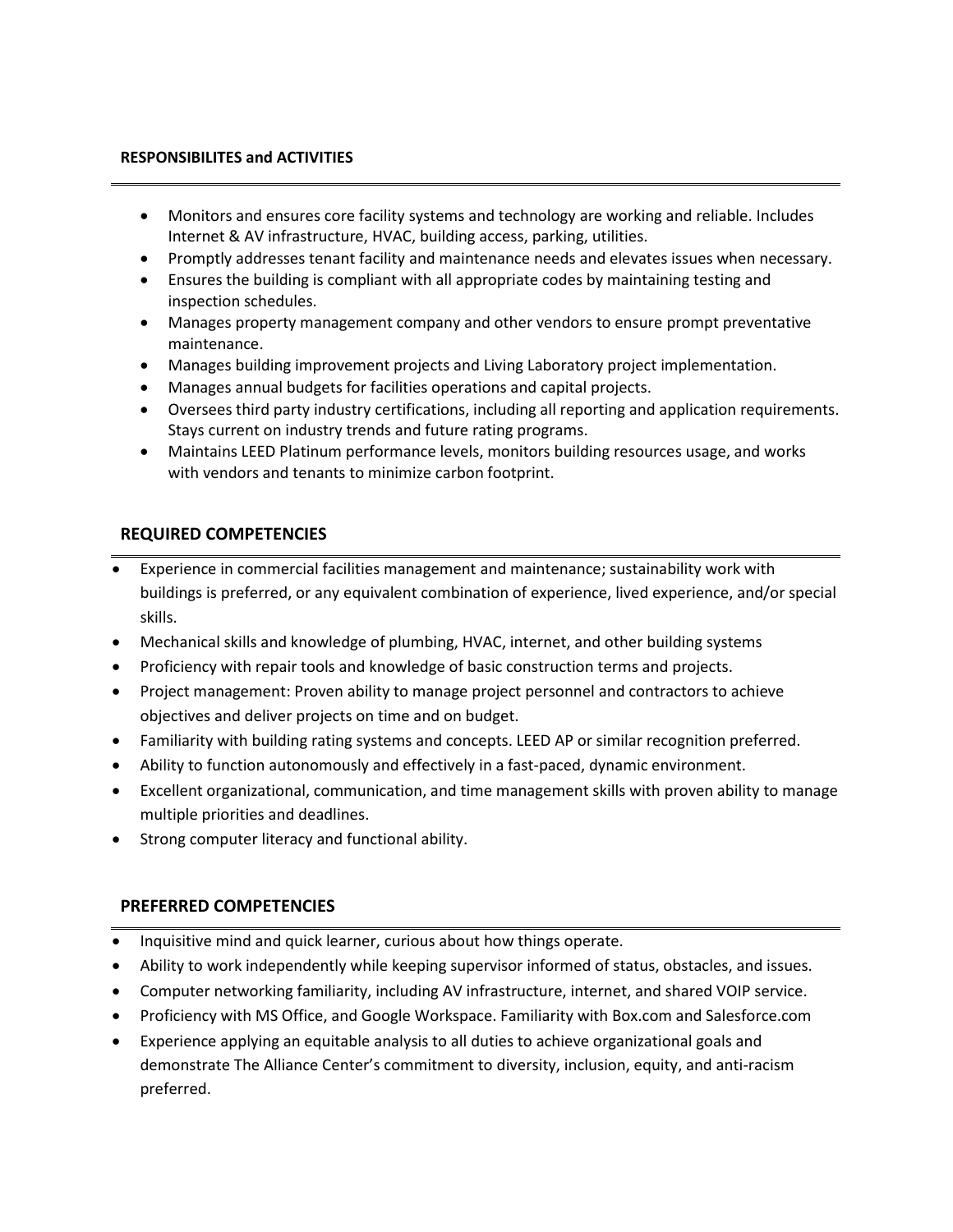The above is intended to describe the general content of and requirements for the performance of this job. It is not to be construed as an exhaustive statement of duties, responsibilities, or requirements. To successfully perform the job, individuals must be able to satisfactorily perform each essential duty. Reasonable accommodations may be made to enable individuals with disabilities to perform the essential functions.

# **SCHEDULE, BENEFITS and ENVIRONMENT!**

## Schedule:

- Monday Friday, working at the building as needed to support the operating hours of 8:30 a.m. - 5:00 p.m.
- Infrequent early mornings, evenings, weekends are required when necessary to fulfill role.
- Occasional off-site work and schedule flexibility based on individual need.
- The Alliance center is committed to sustainable workloads, and will ensure work weeks do not significantly exceed 40 hours.

This position qualifies for these benefits:

- Simple IRA 3% match of compensation
- Health, Dental, Short-Term Disability, ADA, and Life Insurance
- Vacation Pay (15 days, year 1)
- Holiday Pay (14 days)
- Paid Parental Leave
- Transit reimbursements

People's wellbeing is at the core of our mission, and we prioritize this by offering amenities, programs and resources to our occupants that promote healthy practices including:

- WELL Health-Safety Rated
- Café and Outdoor Patio
- Bike & Car Parking
- Yoga, Mediation Space, Nursing Moms Wellness Room
- Lockers & Showers
- Located % block from Union Station
- 100% Smoke-Free

## **HOW TO APPLY**

- First, please complete our anonymous Candidate Survey [HERE.](https://forms.gle/QvcmjP6wRo7YbHsa6)
- Then, email your cover letter & resume with "Building Manager" in the subject line to [employment@thealliancecenter.org.](about:blank) Applications will be reviewed on a rolling basis until position filled. No phone calls, please.